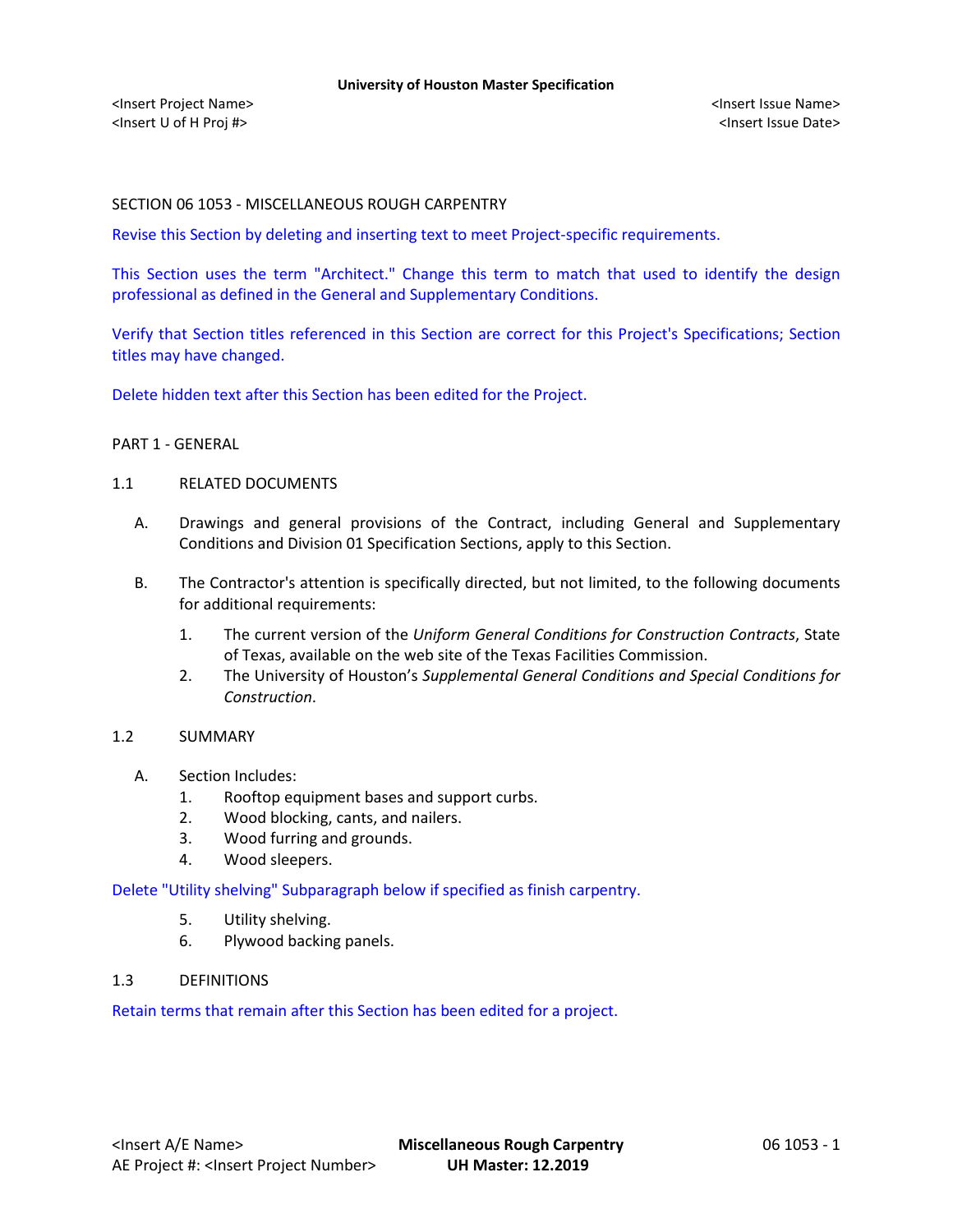A. Dimension Lumber: Lumber of 2 inches nominal (38 mm actual) or greater but less than 5 inches nominal (114 mm actual) in least dimension.

Retain paragraph below if lumber grading agencies are referenced with products.

B. Lumber grading agencies, and the abbreviations used to reference them, include the following:

Retain only those grading agencies referenced in this Section.

- 1. NHLA: National Hardwood Lumber Association.
- 2. NLGA: National Lumber Grades Authority.
- 3. SPIB: The Southern Pine Inspection Bureau.
- 4. WCLIB: West Coast Lumber Inspection Bureau.
- 5. WWPA: Western Wood Products Association.

## 1.4 ACTION SUBMITTALS

- A. Product Data: For each type of process and factory-fabricated product. Indicate component materials and dimensions and include construction and application details.
	- 1. Species, grading, and intended use of lumber proposed for use on Project; by grading agency accredited by ALSC Board of Review. Clearly note requested substitutions that differ from those specified.
	- 2. Include data for wood-preservative treatment from chemical treatment manufacturer and certification by treating plant that treated materials comply with requirements. Indicate type of preservative used and net amount of preservative retained.
	- 3. Include data for fire-retardant treatment from chemical treatment manufacturer and certification by treating plant that treated materials comply with requirements. Include physical properties of treated materials based on testing by a qualified independent testing agency.
	- 4. For fire-retardant treatments, include physical properties of treated lumber both before and after exposure to elevated temperatures, based on testing by a qualified independent testing agency according to ASTM D 5664.
	- 5. Engineered Wood Products: Manufacturer's literature indicating component materials and structural capacities of products.
	- 6. For products receiving a waterborne treatment, include statement that moisture content of treated materials was reduced to levels specified before shipment to Project site.
	- 7. Include copies of warranties from chemical treatment manufacturers for each type of treatment.

Retain paragraph and associated subparagraphs below if Project is to be LEED v4 certified.

B. LEED Action Submittals (Projects authorized for LEED certification only)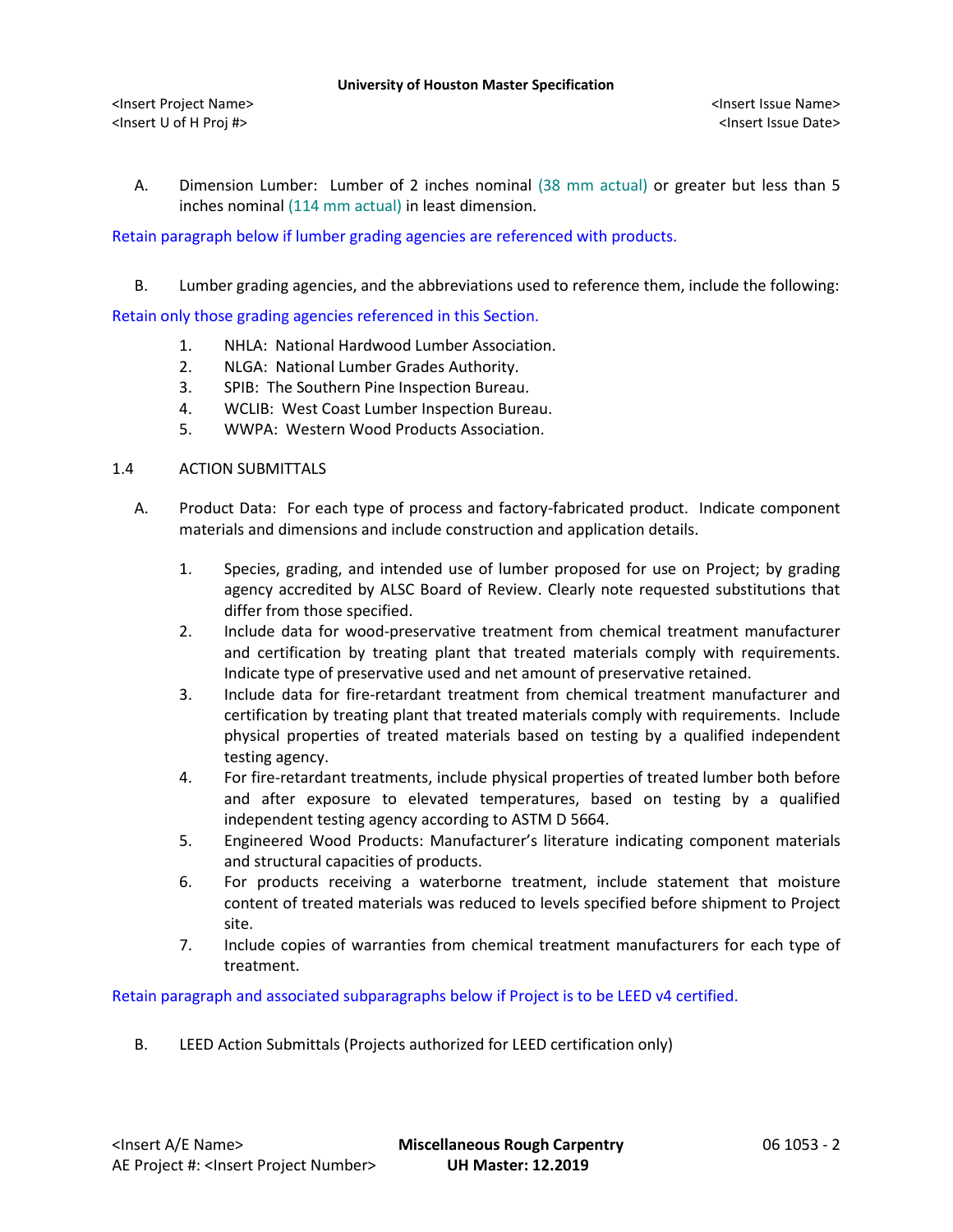- 1. Building Product Disclosure and Optimization:
	- a. Leadership Extraction Practices
		- 1) Extended Producer Responsibility (EPR): Submit documentation indicating that manufacturers have a take back or recycling program for the product purchased.
		- 2) Wood Products: Certified by Forest Stewardship Council or USGBC approved equivalent.
			- a) [Chain-of-Custody Certificates:](http://www.arcomnet.com/sustainable_design.aspx?topic=146) For certified wood products. Include statement of costs.
			- b) [Chain-of-Custody Qualification Data:](http://www.arcomnet.com/sustainable_design.aspx?topic=148) For manufacturer and vendor.
		- 3) Provide details of biobased material per Sustainable Agriculture Network's Sustainable Agriculture Standard or USDA certified biobased product. Indicate cost, location of extraction, manufacture, and purchase of material.
		- 4) Recycled Content: For products having recycled content, indicate percentages by weight of post-consumer and pre-consumer recycled content.
			- a) Include statement indicating costs for each product having recycled content.
	- b. Sourcing of Raw Materials: For products that are required to comply with requirements for regional materials, indicating location of material manufacturer and point of extraction, harvest, or recovery for each raw material.
		- 1) Include statement indicating distance to Project, cost for each regional material and the fraction by weight that is considered regional.
		- 2) Product Certificates: For materials manufactured within 100 miles of Project, indicating location of material manufacturer and point of extraction, harvest, or recovery for each raw material. Include distance to Project and cost for each raw material.
- 2. Indoor Environmental Quality, Low Emitting Materials: Building Products must be tested and compliant with the California Department of Public-Health (CDPH) Standard Method V1.1-2010, using the applicable exposure scenario.
	- a. Paints, and Coatings: For wet applied on site products, include printed statement of VOC content, showing compliance with the applicable VOC limits of the California Air Resources Board (CARB) 2007, Suggested Control Measure (SCM) for Architectural Coatings, or the South Coast Air Quality Management District (SCAQMD) Rule 1113, effective June 3,-2011.
	- b. Adhesives and Sealants: For wet applied on site products, submit printed statement showing compliance with the applicable chemical content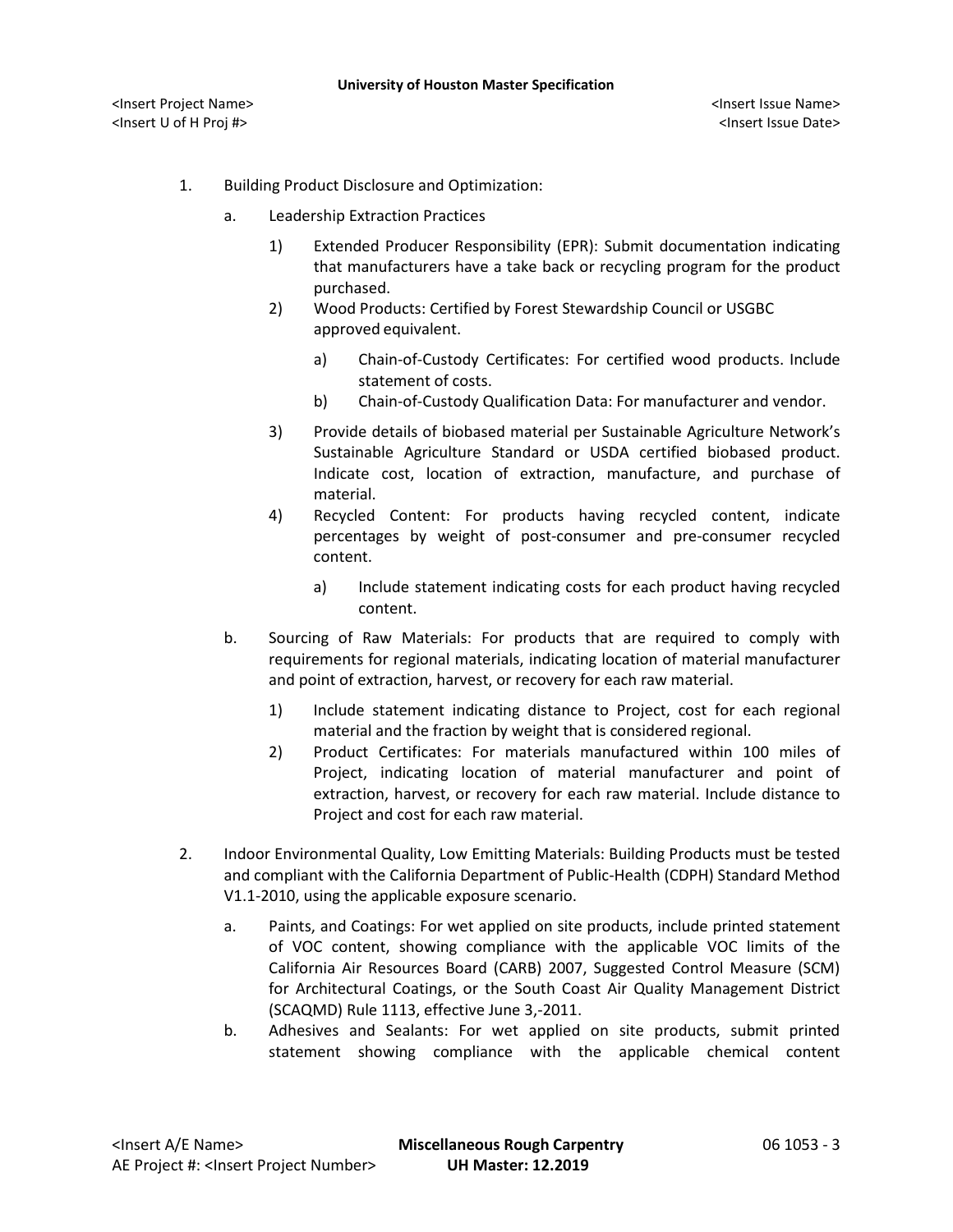<Insert Project Name> <Insert Issue Name> <Insert U of H Proj #> <Insert Issue Date>

requirements of SCAQMD Rule 1168, effective July 1, 2005 and rule amendment date of January 7, 2005.

- 1) Product Data: For installation adhesives, indicating VOC content.
- c. Alternative tests for VOC above include ASTM D2369-10; ISO 11890 part 1; ASTM D6886-03; or ISO 11890-2.
- d. Methylene Chloride and perchloroethylene may not be added to paints, coating, adhesive or sealants.
- e. Composite Wood: Submit documentation showing that wood used in the project has low formaldehyde emissions that meet the California Air Resources Board ATCM for formaldehyde requirements for ultra-low emitting formaldehyde (ULEF) resins or no added formaldehyde resins.
- f. Provide General Emissions Evaluation certificates for adhesives, sealants showing compliance with California Department of Public Health v1.1 emissions testing or equivalent.
- 3. Laboratory Test Reports: For installation adhesives indicating compliance with requirements for low-emitting materials.

## 1.5 INFORMATIONAL SUBMITTALS

- A. Evaluation Reports: For the following, from ICC-ES:
	- 1. Preservative-treated wood.
	- 2. Fire-retardant-treated wood.
	- 3. Power-driven fasteners.
	- 4. Powder-actuated fasteners.
	- 5. Expansion anchors.

Retain paragraph and associated subparagraphs below if Project is to be LEED v4 certified.

- B. LEED Informational Submittals:
	- 1. Building Product Disclosure and Optimization Sourcing of Raw Materials:
		- a. Raw Material Sources and Extraction Reporting: Submit Raw materials supplier corporate Sustainability Reports (CSRs); documenting responsible extraction; including extraction locations, long term ecologically responsible land use, commitment to reducing environmental harms from extraction and manufacturing processes, and a commitment to meeting applicable standards or programs that address responsible sourcing criteria
			- 1) Submit manufacturers' self-declared reports
			- 2) Submit third party verified corporate sustainability reports (CSR) using one of the following frameworks: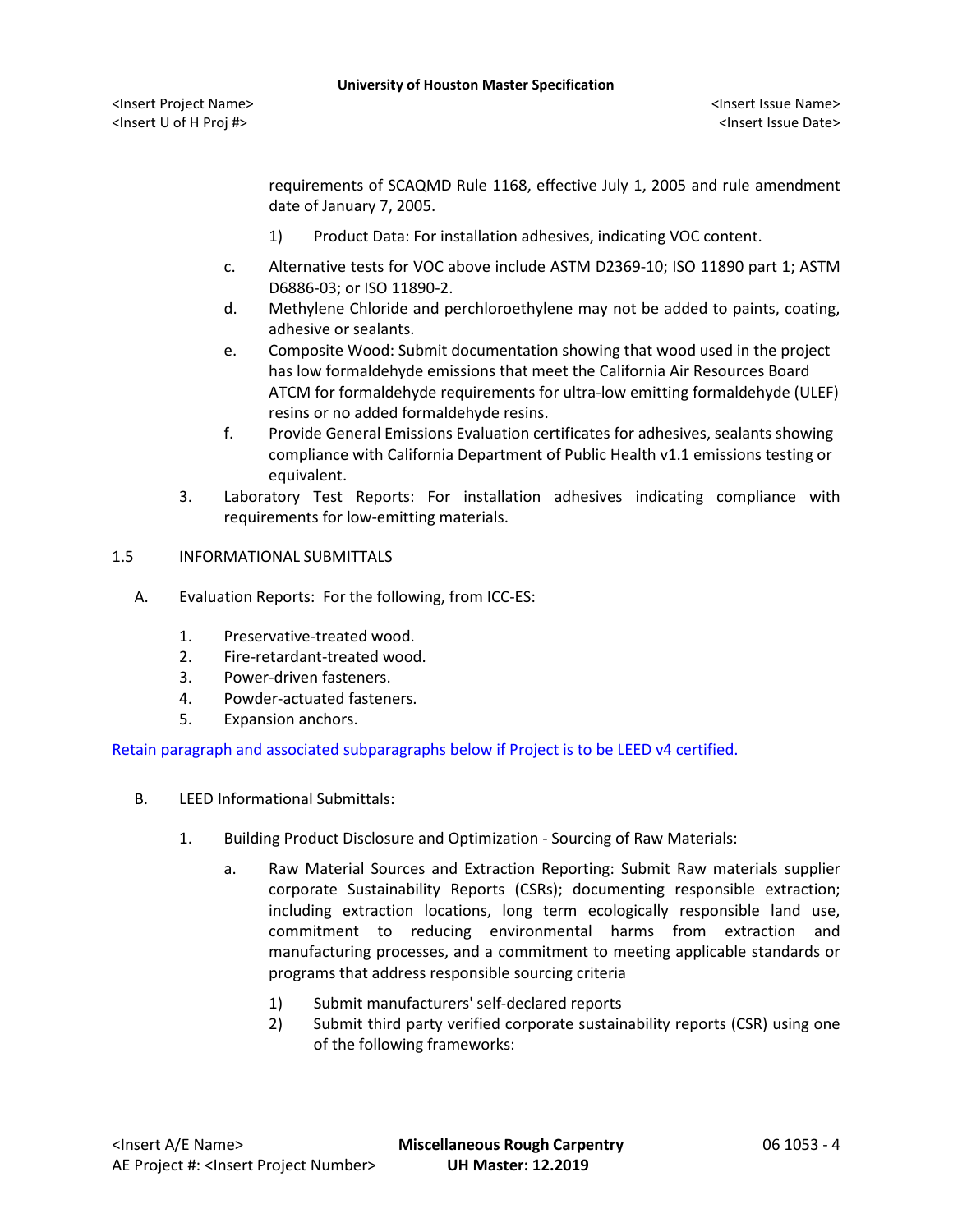<Insert Project Name> <Insert Issue Name> <Insert U of H Proj #> <Insert Issue Date>

- a) Global Reporting Initiative (GRI) Sustainability Report
- b) Organization for Economic Co-operation and Development (OECD)
- c) Guidelines for Multinational Enterprises
- d) UN Global Compact
- e) ISO 26000
- f) USGBC approved program.
- 2. Building Product Disclosure and Optimization Material Ingredients
	- a. Material Ingredient Optimization: Submit manufacturer's Environmental Product Declaration (EPD) or at least one of the following:
		- 1) GreenScreen V1.2 Benchmark: Third party report prepared by a licensed GreenScreen List Translator, or a full GreenScreen Assessment.
		- 2) Cradle to Cradle: Manufacturer's published literature for the product bearing the Cradle to Cradle logo.
		- 3) International Alternative Compliance Path REACH Optimization
		- 4) Declare: Manufacturer's completed Product Declaration Form
		- 5) Other programs approved by USGBC
	- b. Product Manufacturer Supply Chain Optimization: Submit documentation from manufacturers for products that go beyond material ingredient optimization as follows:
		- 1) Are sourced from product manufacturers who engage in validated and robust safety, health, hazard, and risk programs which at a minimum document at least 99 percent (by weight) of the ingredients used to make the building product or building material, and
		- 2) Are sourced from product manufacturers with independent third party verification of their supply chain that at a minimum verifies:
			- a) Processes are in place to communicate and transparently prioritize chemical ingredients along the supply chain according to available hazard, exposure and use information to identify those that require more detailed evaluation
			- b) Processes are in place to identify, document, and communicate information on health, safety and environmental characteristics of chemical ingredients
			- c) Processes are in place to implement measures to manage the health, safety and environmental hazard and risk of chemical ingredients
			- d) Processes are in place to optimize health, safety and environmental impacts when designing and improving chemical ingredients
			- e) Processes are in place to communicate, receive and evaluate chemical ingredient safety and stewardship information along the supply chain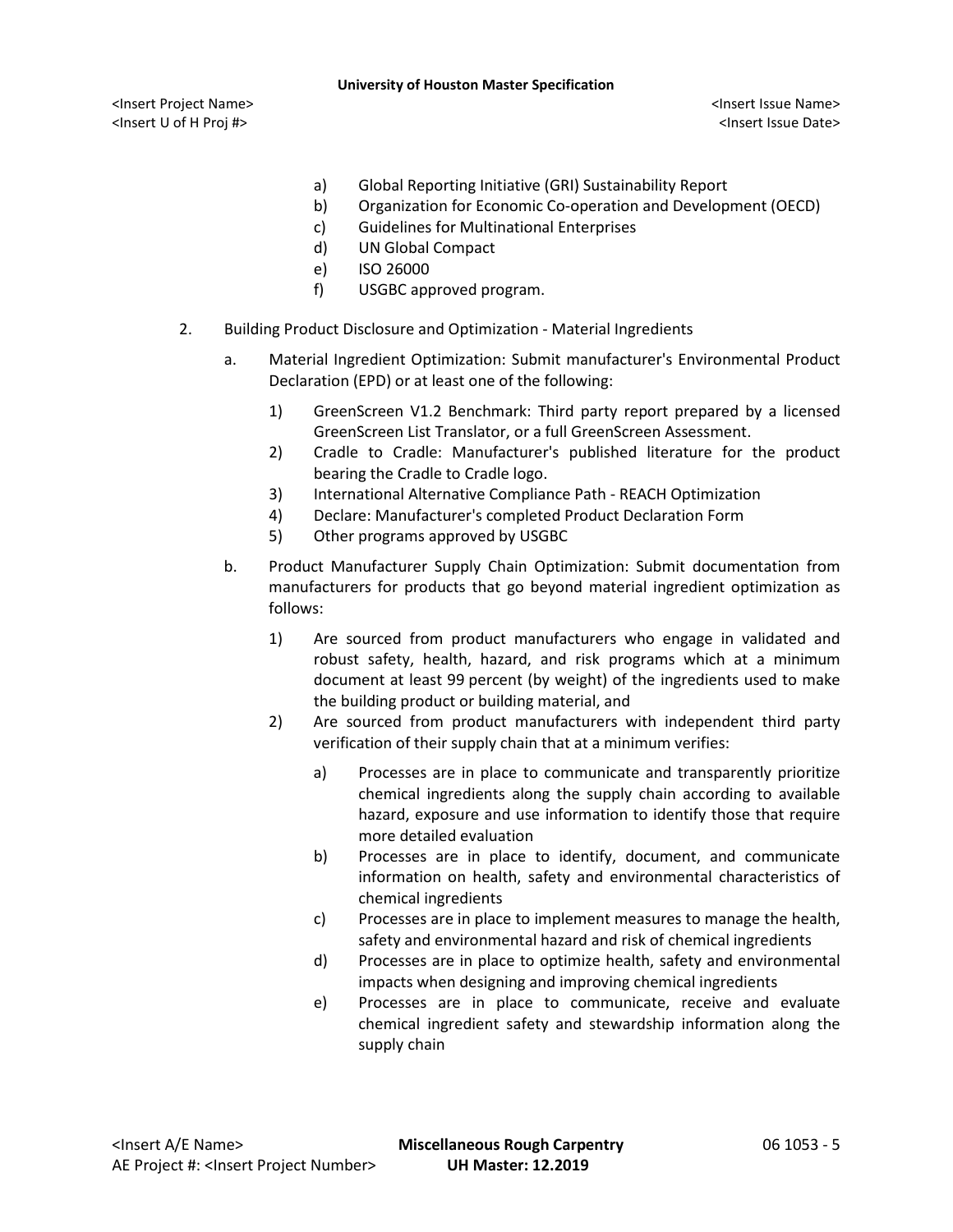<Insert U of H Proj #> <Insert Issue Date>

f) Safety and stewardship information about the chemical ingredients is publicly available from all points along the supply chain.

# 1.6 QUALITY ASSURANCE

- A. Testing Agency Qualifications: For testing agency providing classification marking for fireretardant treated material, an inspection agency acceptable to authorities having jurisdiction that periodically performs inspections to verify that the material bearing the classification marking is representative of the material tested.
- 1.7 DELIVERY, STORAGE, AND HANDLING
	- A. Stack lumber flat with spacers beneath and between each bundle to provide air circulation. Protect lumber from weather by covering with waterproof sheeting, securely anchored. Provide for air circulation around stacks and under coverings.
	- B. Limit stored materials on structures to safe loading capacity of structure at time materials are stored, and to avoid permanent deck deflection.

# PART 2 - PRODUCTS

- 2.1 WOOD PRODUCTS, GENERAL
	- A. Certified Wood [if wood products are required to be certified for LEED]: Lumber and plywood shall be produced from wood obtained from forests certified by an FSC-accredited certification body to comply with FSC STD-01-001, "FSC Principles and Criteria for Forest Stewardship."
	- B. Lumber: DOC PS 20 and applicable rules of grading agencies indicated. If no grading agency is indicated, provide lumber that complies with the applicable rules of any rules-writing agency certified by the ALSC Board of Review. Provide lumber graded by an agency certified by the ALSC Board of Review to inspect and grade lumber under the rules indicated.
		- 1. Factory mark each piece of lumber with grade stamp of grading agency.

Retain only first option in first subparagraph below if authorities having jurisdiction require grade stamps on all materials.

2. For exposed lumber indicated to receive a stained or natural finish, omit grade stamp and provide certificates of grade compliance issued by grading agency.

# In DOC PS 20, dressed sizes of green lumber are larger than dry lumber.

3. Where nominal sizes are indicated, provide actual sizes required by DOC PS 20 for moisture content specified. Where actual sizes are indicated, they are minimum dressed sizes for dry lumber.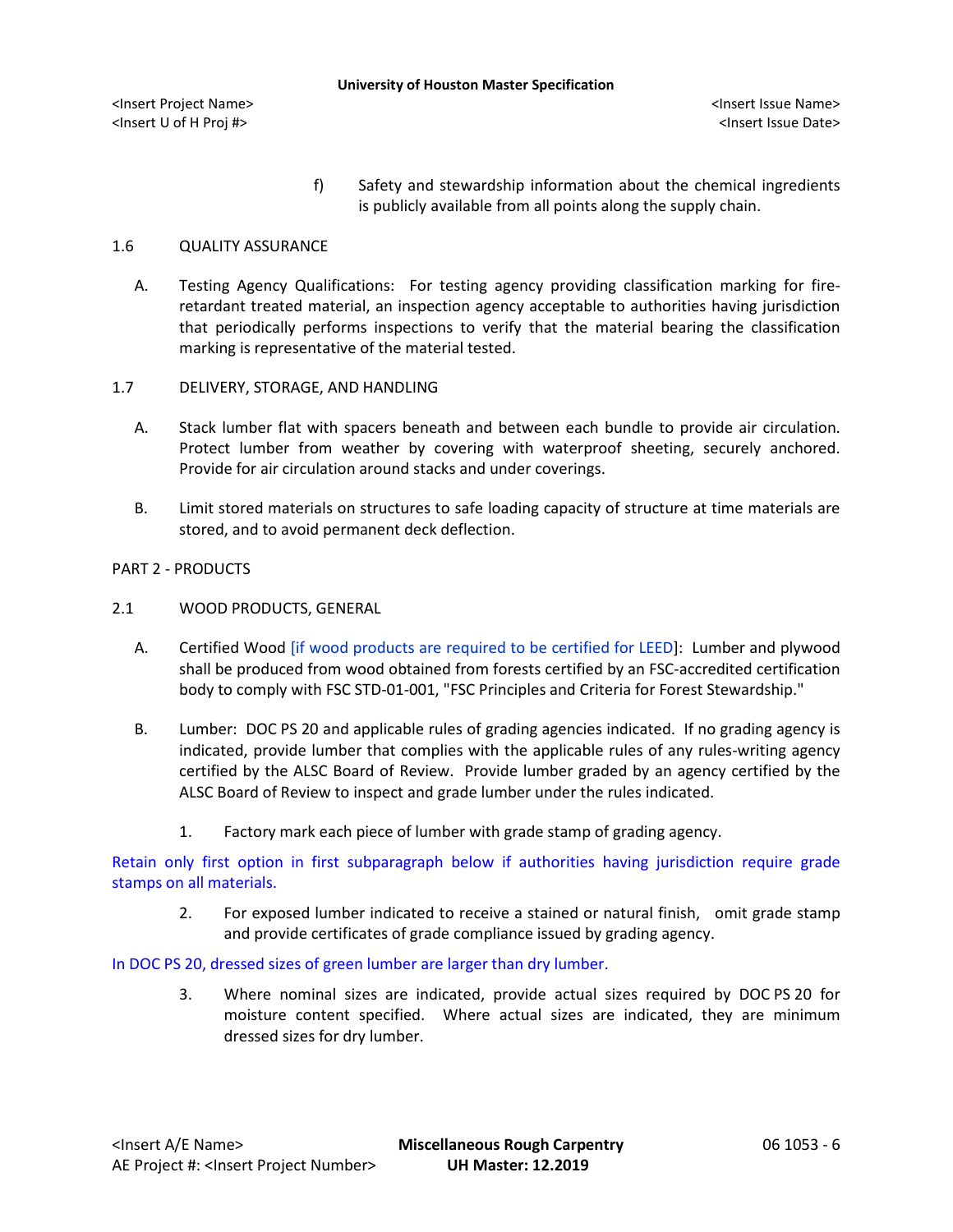<Insert Project Name> <Insert Issue Name> <Insert U of H Proj #> <Insert Issue Date>

Revise subparagraph below if rough lumber is acceptable for all work.

4. Provide dressed lumber, S4S, unless otherwise indicated.

Retain one of five options in "Maximum Moisture Content of Lumber" Paragraph below, or delete paragraph if green lumber is acceptable in all thicknesses. Verify availability of lumber with 15 percent maximum moisture content before retaining. Lumber more than 2 inches nominal (38 mm actual) in thickness is often shipped green. See Evaluations.

C. Maximum Moisture Content of Lumber: 19 percent unless otherwise indicated.

## 2.2 WOOD-PRESERVATIVE-TREATED MATERIALS

In Paragraph below select first option for above ground, exterior use or choose second option for wood in contact with the ground.

A. Preservative Treatment by Pressure Process: AWPA U1; Use Category **[UC3B][UC4]**, Commodity Specification A using waterborne preservative to 0.25 lb/cu ft (4.0 kg/cu m) retention.

See Evaluations in Section 061000 "Rough Carpentry" for information about treatment chemicals.

1. Preservative Chemicals: Acceptable to authorities having jurisdiction and containing no arsenic or chromium.

Retain subparagraph below for exposed framing if considered necessary.

- 2. For exposed items indicated to receive a stained or natural finish, use chemical formulations that do not require incising, contain colorants, bleed through, or otherwise adversely affect finishes.
- B. Kiln-dry lumber after treatment to a maximum moisture content of 19 percent. Kiln-dry plywood and OSB materials to a maximum moisture content of 15 percent. Do not use material that is warped or does not comply with requirements for untreated material.
- C. Mark lumber with treatment quality mark of an inspection agency approved by the ALSC Board of Review.

Retain only first option in subparagraph below if authorities having jurisdiction require quality mark on all materials.

1. For exposed lumber indicated to receive a stained or natural finish, mark end or back of each piece.

Retain first option in "Application" Paragraph below and delete subparagraphs if total treatment is required; otherwise, retain second option and appropriate subparagraphs.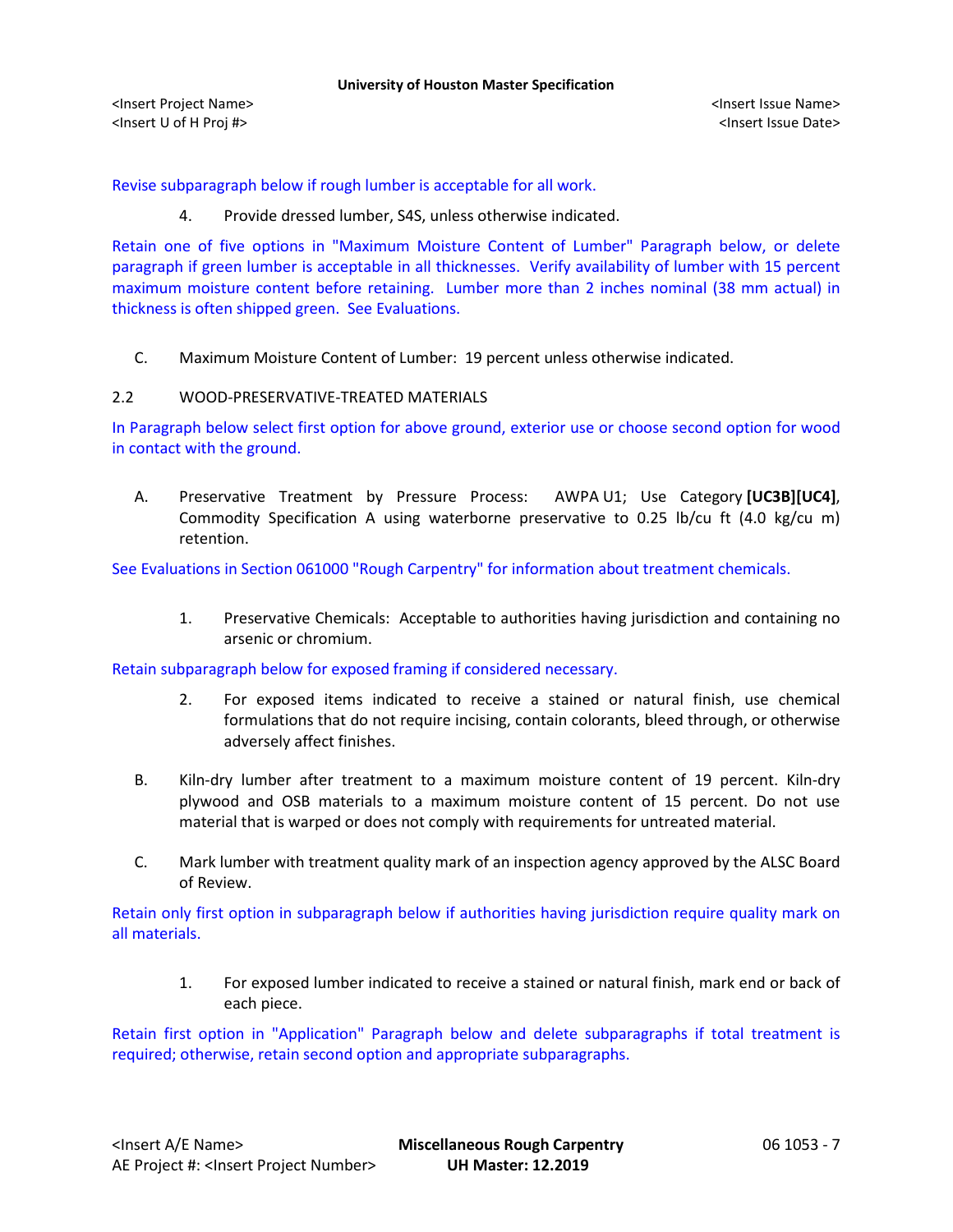D. Application: Treat all miscellaneous carpentry unless otherwise indicated.

Retain first subparagraph below if Project includes wood adjacent to roofing or waterproofing.

- 1. Wood cants, nailers, curbs, equipment support bases, blocking, stripping, and similar members in connection with roofing, flashing, vapor barriers, and waterproofing.
- 2. Wood sills, sleepers, blocking, furring, stripping, and similar concealed members in contact with masonry or concrete.
- 3. Wood framing and furring attached directly to the interior of below-grade exterior masonry or concrete walls.
- 4. Wood framing members that are less than 18 inches (460 mm) above the ground in crawl spaces or unexcavated areas.
- 5. Wood floor plates that are installed over concrete slabs-on-grade.

Insert other items that require treatment but are not likely to be indicated on Drawings.

## 2.3 FIRE-RETARDANT-TREATED MATERIALS

- A. General: Where fire-retardant-treated materials are indicated, use materials complying with requirements in this article, that are acceptable to authorities having jurisdiction, and with fire-test-response characteristics specified as determined by testing identical products per test method indicated by a qualified testing agency.
- B. Fire-Retardant-Treated Lumber and Plywood by Pressure Process: Products with a flame spread index of 25 or less when tested according to ASTM E 84, and with no evidence of significant progressive combustion when the test is extended an additional 20 minutes, and with the flame front not extending more than 10.5 feet (3.2 m) beyond the centerline of the burners at any time during the test.
	- 1. Use treatment that does not promote corrosion of metal fasteners.

Exterior type is suitable for both exterior and interior applications. Interior type is only for interior applications.

- 2. Exterior Type: Treated materials shall comply with requirements specified above for fire-retardant-treated lumber and plywood by pressure process after being subjected to accelerated weathering according to ASTM D 2898. Use for exterior locations and where indicated.
- 3. Interior Type A: AWPA U1, Use Category UCFA, Commodity Specification H, low temperature (low hygroscopic) type, chemically treated and pressure impregnated. Treated materials shall have a moisture content of 28 percent or less when tested according to ASTM D 3201 at 92 percent relative humidity. Use where exterior type is not indicated.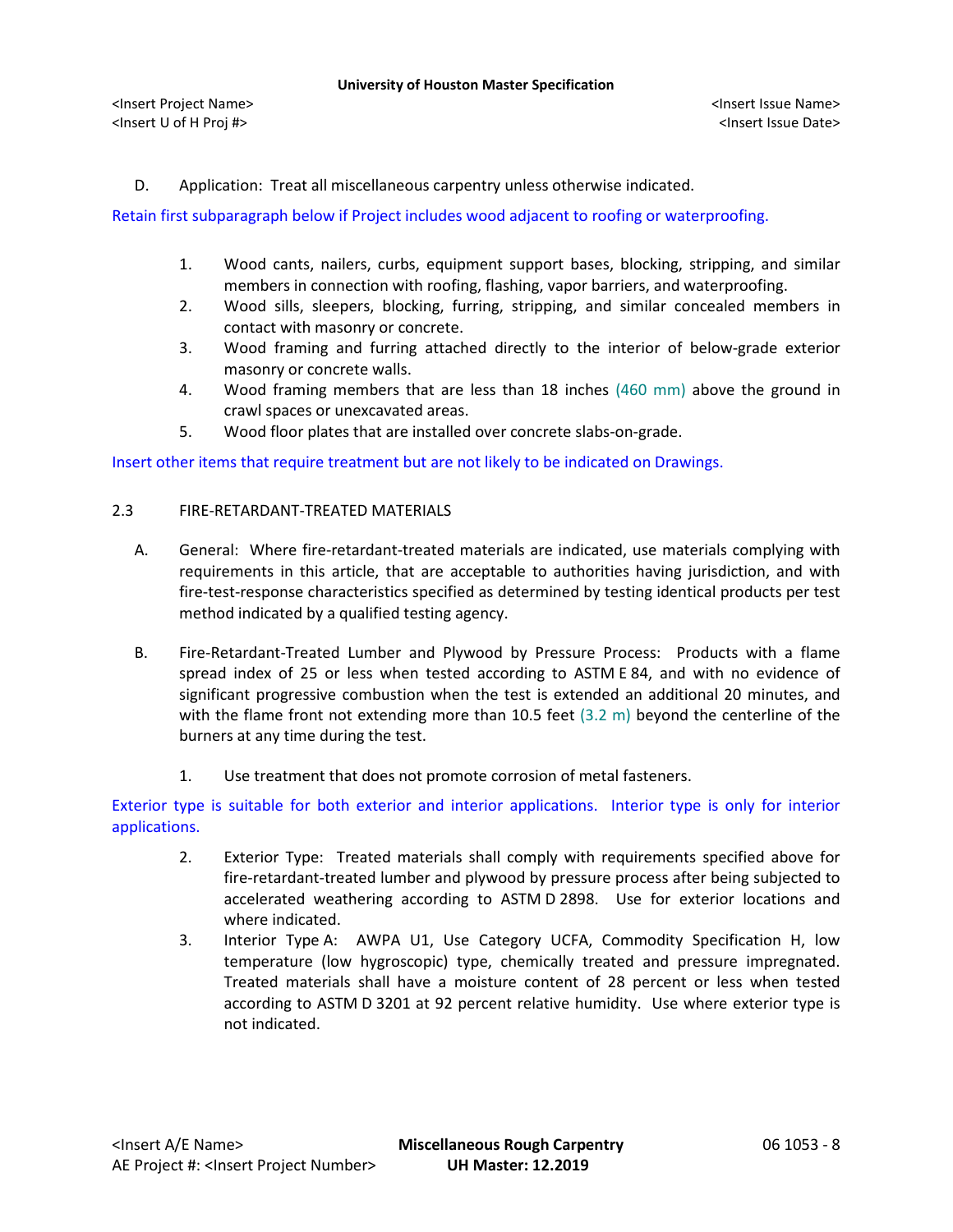Retain option in "Design Value Adjustment Factors" Subparagraph below if applicable. Revise description of locations to suit Project. Verify adjustment factors with Project's structural engineer.

Retain second option in first paragraph below and delete first option if required for plywood backing panels.

- C. Kiln-dry lumber after treatment to a maximum moisture content of [19][15] percent.
- D. Identify fire-retardant-treated wood with appropriate classification marking of testing and inspecting agency acceptable to authorities having jurisdiction.

Retain only first option in subparagraph below if authorities having jurisdiction require classification marking on all materials.

1. For exposed lumber indicated to receive a stained or natural finish, mark end or back of each piece.

Delete or revise first paragraph below if no exposed framing or if staining will hide colorants.

E. For exposed items indicated to receive a stained or natural finish, use chemical formulations that do not bleed through, contain colorants, or otherwise adversely affect finishes.

Retain first option in "Application" Paragraph below and delete subparagraphs if all wood is required to be fire-retardant treated; otherwise, retain second option and appropriate subparagraphs.

- F. Application: Treat all miscellaneous carpentry unless otherwise indicated. [**items indicated on Drawings, and the following:**]
	- 1. Framing for raised platforms.
	- 2. Concealed blocking.
	- 3. Roof framing and blocking.
	- 4. Wood cants, nailers, curbs, equipment support bases, blocking, and similar members in connection with roofing.
	- 5. Plywood backing panels.

Insert other items that require treatment but are not likely to be indicated on Drawings.

## 2.4 DIMENSION LUMBER FRAMING

"Non-Load-Bearing Interior Partitions" Paragraph below refers to non-load-bearing construction. Designate load-bearing walls on Drawings if retaining this distinction. If only non-load-bearing framing is included, change title of paragraph to "Framing" and delete "Other Framing" Paragraph below.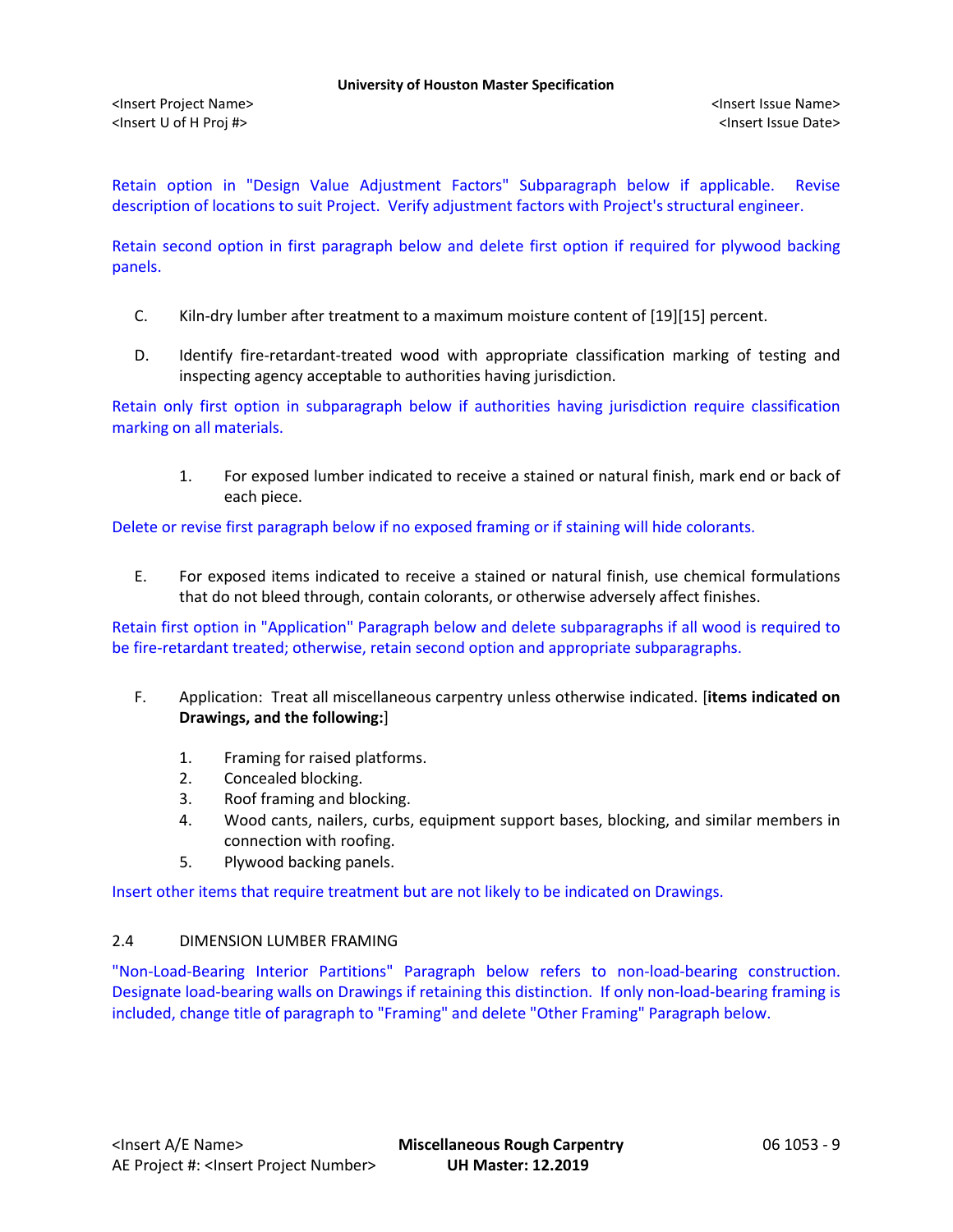Retain one of three options for grade below. Construction and No. 2 grades allow fewer defects than Stud, Standard, and No. 3 grades.

## A. Sizes: Nominal sizes as indicated on drawings, S4S.

Revise list below; usually retain all species that meet requirements except those unavailable in Project's location. Species groups are listed in order of decreasing modulus of elasticity. Some species groups below overlap others; delete subparagraphs as necessary to eliminate duplication.

If retaining "Other Framing" Paragraph below, retain one of three options for grade or revise to suit Project; verify with structural requirements.

- B. Moisture Content: S-dry or MC19.
- C. Miscellaneous Framing, Blocking, Nailers, Grounds, and Furring:
	- 1. Lumber: S4S, No. 2 or Standard Grade.
	- 2. Boards: Standard or No. 3.

Revise list below; usually retain all species that meet requirements except those unavailable in Project's location. Species groups are listed in order of decreasing strength (extreme fiber in bending).

## 2.5 CONSTRUCTION PANELS

- A. Underlayment: APA Underlayment; plywood, Exterior exposure class, ½ inch (12.5 mm) thick.
- B. Sheathing: Gypsum, complying with requirements of ASTM C 1396/C 1396M for gypsum sheathing, Type X fire-resistant, V-shaped long edges, ½ inch (12.5 mm) thick.
- C. Communications and Electrical Room Mounting Boards: PS 1 A-D plywood, or medium density fiberboard; ¾ inch (19 mm) thick; flame spread index of 25 or less, smoke developed index of 450 or less, when tested in accordance with ASTM E 84.

## PART 3 - EXECUTION

## 3.1 INSTALLATION, GENERAL

- A. Set carpentry to required levels and lines, with members plumb, true to line, cut, and fitted. Fit carpentry to other construction; scribe and cope as needed for accurate fit. Locate [ **furring,**] nailers, blocking, [**grounds,** ]and similar supports to comply with requirements for attaching other construction.
- B. Where wood-preservative-treated lumber is installed adjacent to metal decking, install continuous flexible flashing separator between wood and metal decking.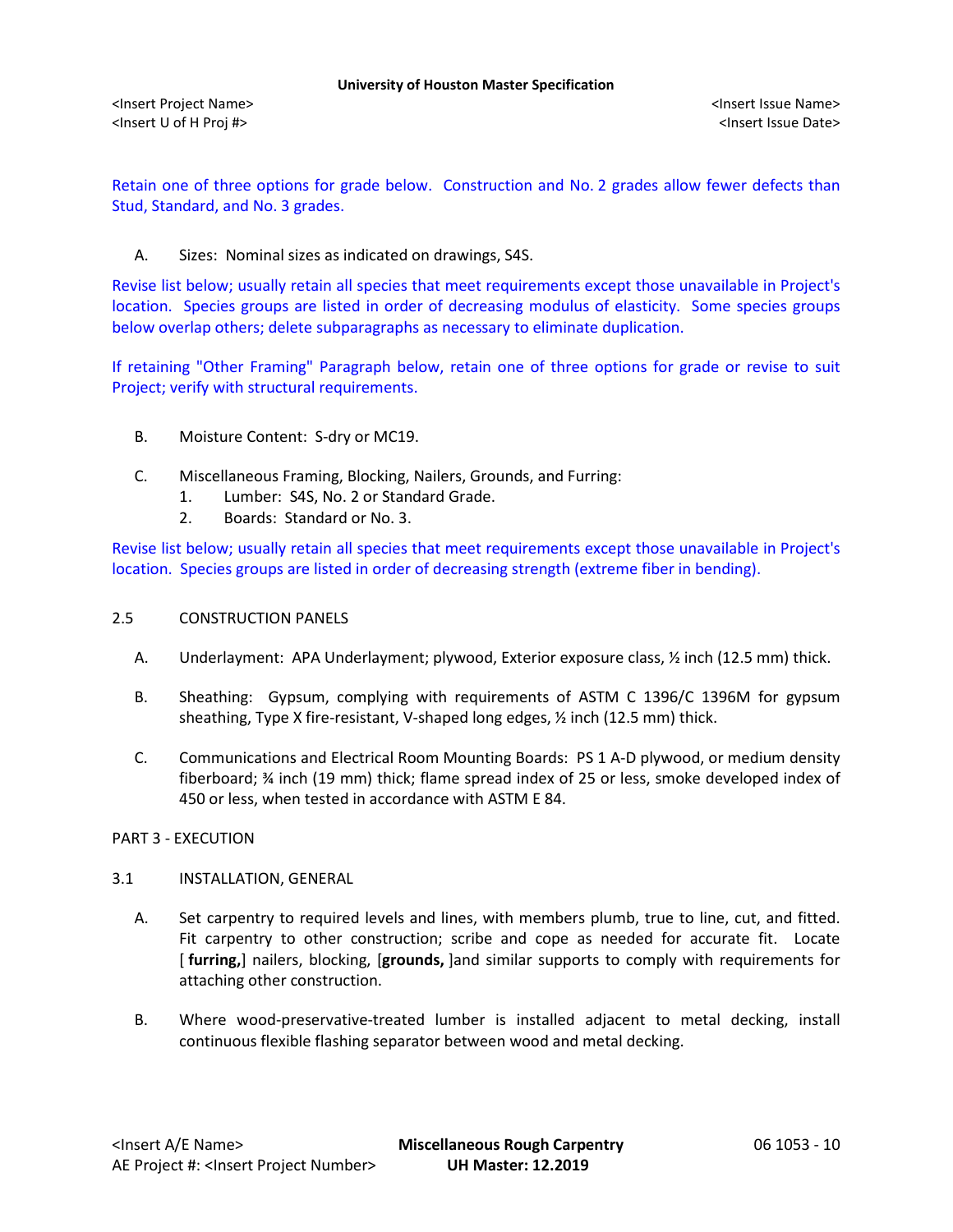- C. Framing Standard: Comply with AF&PA's WCD 1, "Details for Conventional Wood Frame Construction," unless otherwise indicated.
- D. Install plywood backing panels by fastening to studs; coordinate locations with utilities requiring backing panels. [ **Install fire-retardant treated plywood backing panels with classification marking of testing agency exposed to view.**]
- E. Metal Framing Anchors: Install metal framing anchors to comply with manufacturer's written instructions. Install fasteners through each fastener hole.
- F. Do not splice structural members between supports unless otherwise indicated.
- G. Provide blocking and framing as indicated and as required to support facing materials, fixtures, specialty items, and trim.
	- 1. Provide metal clips for fastening gypsum board or lath at corners and intersections where framing or blocking does not provide a surface for fastening edges of panels. Space clips not more than 16 inches (406 mm) o.c.
- H. Provide fire blocking in furred spaces, stud spaces, and other concealed cavities as indicated and as follows:
	- 1. Fire block furred spaces of walls, at each floor level, at ceiling, and at not more than 96 inches (2438 mm) o.c. with solid wood blocking or noncombustible materials accurately fitted to close furred spaces.
	- 2. Fire block concealed spaces of wood-framed walls and partitions at each floor level, at ceiling line of top story, and at not more than 96 inches (2438 mm) o.c. Where fire blocking is not inherent in framing system used, provide closely fitted solid wood blocks of same width as framing members and 2-inch nominal (38-mm actual) thickness.
	- 3. Fire block concealed spaces between floor sleepers with same material as sleepers to limit concealed spaces to not more than 100 sq. ft. (9.3 sq. m) and to solidly fill space below partitions.

## Usually show and describe fire blocking for cornices and trim on Drawings.

- 4. Fire block concealed spaces behind combustible cornices and exterior trim at not more than 20 feet  $(6 \text{ m})$  o.c.
- I. Sort and select lumber so that natural characteristics will not interfere with installation or with fastening other materials to lumber. Do not use materials with defects that interfere with function of member or pieces that are too small to use with minimum number of joints or optimum joint arrangement.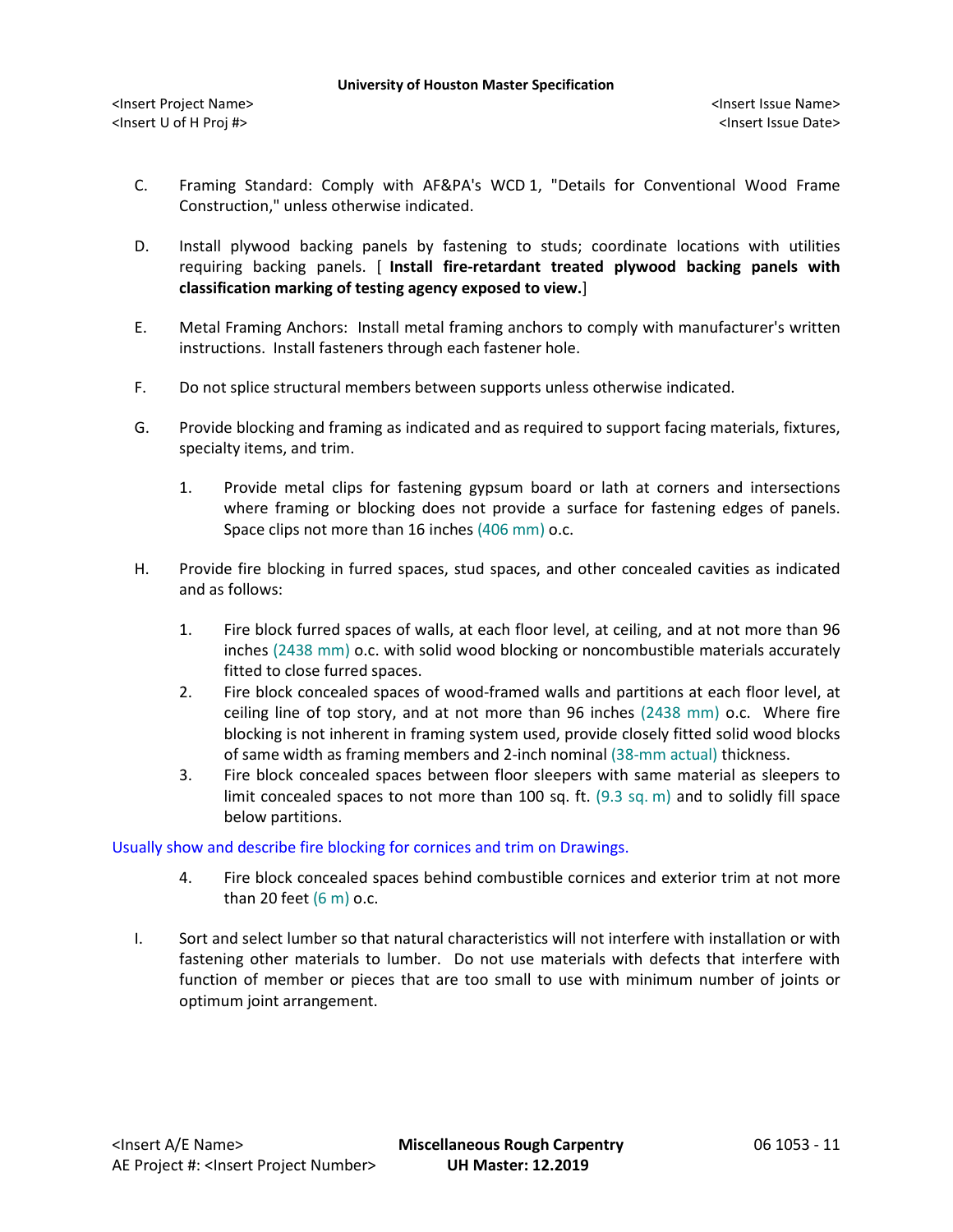- J. Comply with AWPA M4 for applying field treatment to cut surfaces of preservative-treated lumber.
	- 1. Use inorganic boron for items that are continuously protected from liquid water.
	- 2. Use copper naphthenate for items not continuously protected from liquid water.
- K. Securely attach carpentry work to substrate by anchoring and fastening as indicated, complying with the following:

If retaining first subparagraph below, verify that this is acceptable to authorities having jurisdiction. Fasteners covered by NES NER-272 are manufactured by member companies of the International Staple, Nail and Tool Association.

1. NES NER-272 for power-driven fasteners.

Retain one of two subparagraphs below, with or without subparagraph above, as required to comply with requirements of Project and local codes.

- 2. Table 2304.9.1, "Fastening Schedule," in ICC's International Building Code.
- 3. Table R602.3(1), "Fastener Schedule for Structural Members," and Table R602.3(2), "Alternate Attachments," in ICC's International Residential Code for One- and Two-Family Dwellings.

Revise paragraph below to include other kinds of nails if required.

- L. Use steel common nails unless otherwise indicated. Select fasteners of size that will not fully penetrate members where opposite side will be exposed to view or will receive finish materials. Make tight connections between members. Install fasteners without splitting wood. Drive nails snug but do not countersink nail heads unless otherwise indicated.
	- 1. For fasteners in contact with preservative-treated wood use Type G185 galvanized steel **<304 stainless steel> <316 stainless steel>**
	- 2. For fasteners located on the exterior use Type 304 stainless steel **<316 stainless steel>**
- M. Screws for Fastening to Metal Framing: [**ASTM C1002**] [**ASTM C954**], length as recommended by screw manufacturer for material being fastened.

## 3.2 WOOD [**GROUND,**] [**SLEEPER,**] BLOCKING, AND NAILER INSTALLATION

- A. Install where indicated and where required for [ **screeding or**] attaching other work. Form to shapes indicated and cut as required for true line and level of attached work. Coordinate locations with other work involved.
- B. Attach items to substrates to support applied loading. Recess bolts and nuts flush with surfaces unless otherwise indicated.